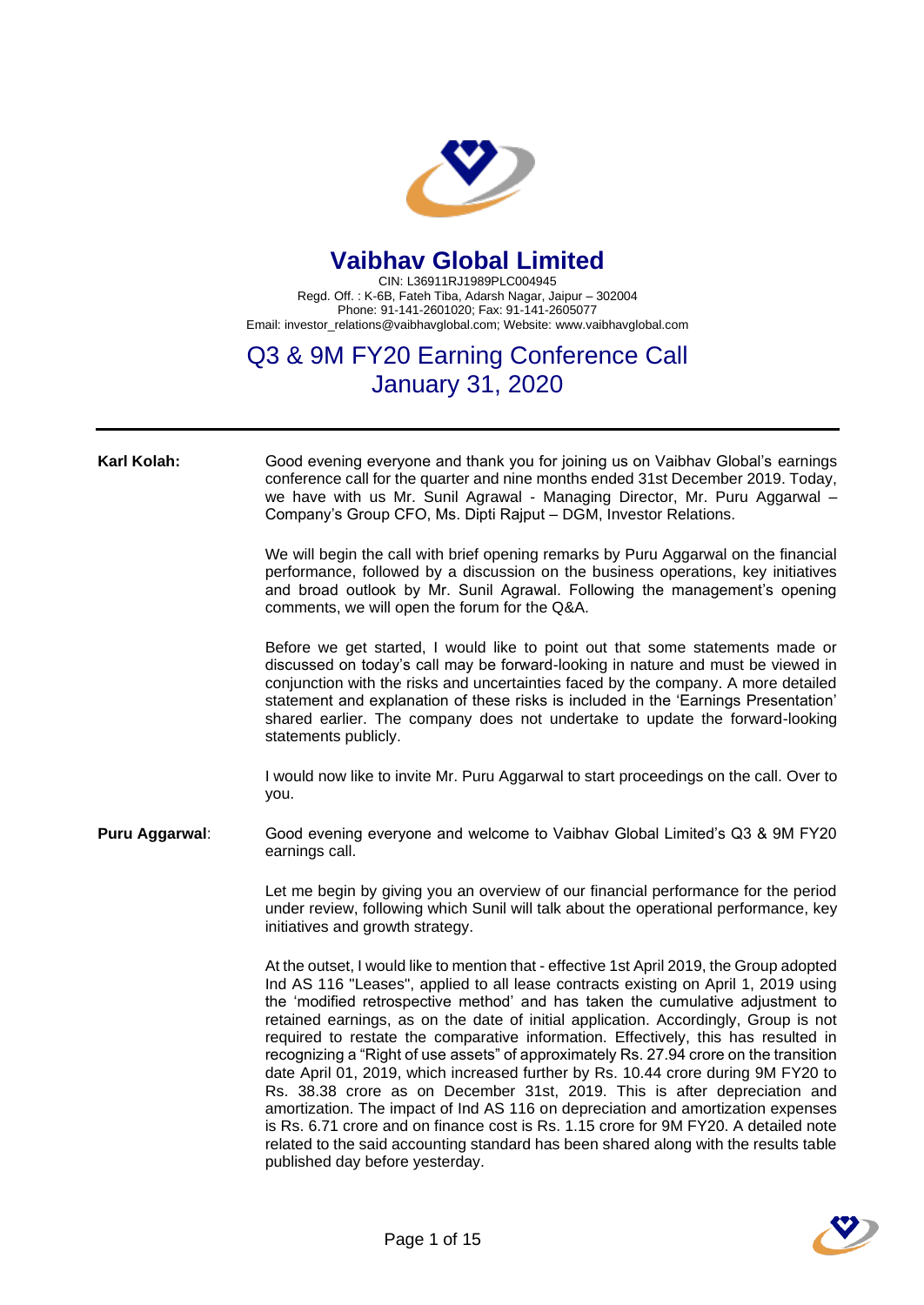I am glad to share that Q3 FY20 has been another strong quarter for VGL in terms of revenue and profitability. Overall, revenues have improved from Rs. 511 crore to Rs. 563 crore for Q3 FY20. For 9M FY20, these numbers stood at Rs. 1,488 crore compared to Rs. 1,352 crore for 9M FY19.

As you are aware, we have continuously been increasing our focus on the retail business which now constitutes nearly 96% of total revenues. Growth in the retail business came in at 14% y-o-y for the quarter and 16% y-o-y for the nine months. I am happy to share that we reported strong growth in both our retail geographies. On constant currency basis, Shop LC, USA, recorded a growth of 11% y-o-y for the Q3 FY20 and 14% y-o-y for the 9M FY20. On constant currency basis, TJC, UK, recorded a growth of 21% y-o-y for Q3 FY20 and 19% y-o-y for 9M FY20.

We have been early adopters of the omni-channel sales model which has enabled continuing deep engagement with customers through the electronic mediums of TV, web, marketplaces, social and new age digital platforms. TV revenues expanded by 11% and web revenues by 21% in Q3 FY20 in INR terms. For 9M FY20 TV revenues grew by 10% and web revenues by a strong 30%.

As indicated earlier, the Company has been scaling down its B2B business as it is non-core and the growth opportunities and margins are considerably larger in the B2C segment. In line with this, B2B sales came in at Rs. 65 crore for 9M FY20 as compared to Rs. 121 crore for 9M FY19.

Coming to the products profile - We are continuously diversifying our products portfolio within the fashion jewelry, accessories and lifestyle products categories and are happy to report growing contribution from the non-jewellery segment. For the nine months ended December 2019 non-jewelry segment contributed nearly 22% to retail revenues in INR terms. Another significant aspect of our retail revenues is Budget Pay where we offer products on EMI basis to our customers. For 9M FY20, Budget Pay constituted around 39% of total retail sales in INR terms.

Moving ahead - gross margins came in at around 62% for Q3 FY20 and 9M FY20. VGL manufactures and sources quality products at optimal prices, maintaining control over the entire supply chain, creating a deep value proposition to customers while maintaining industry leading gross margins. This is crucial to our competitive edge over our peers.

Q3 FY20 EBITDA increased by 29% Y-o-Y to Rs. 92 crore, as we expanded margins by 240 basis points to 16.3%. For 9M FY20, EBITDA at Rs. 216 crore improved by 27% and margins increased by 190 basis points. PAT at Rs. 66 crore for Q3 FY20 and Rs. 151 crore for 9M FY20 grew by 25% y-o-y and 24% y-o-y respectively. This expansion was achieved by realizing top-line growth on a stable operating cost platform.

During 9M FY20, we incurred capex of around Rs. 28 crore attributable mainly towards purchase of an adjacent factory building in Jaipur for Rs. 6 crore, investment of Rs. 4 crore in the solar power plant, and the balance towards equipment and furniture at new warehouses in US and UK, factory equipment and Global ERP.

In conjunction with healthy revenue and profit growth, our operating cash flows during 9M FY20 stood at Rs. 143 crore and free cash flows stood at Rs. 115 crore. For the quarter, we reported operating cash flows of Rs. 70 crore and free cash flow of Rs. 61 crore. VGL continues to be debt free at the net level and the company's net debt stands at negative Rs. 212 crore as on December 31st, 2019.

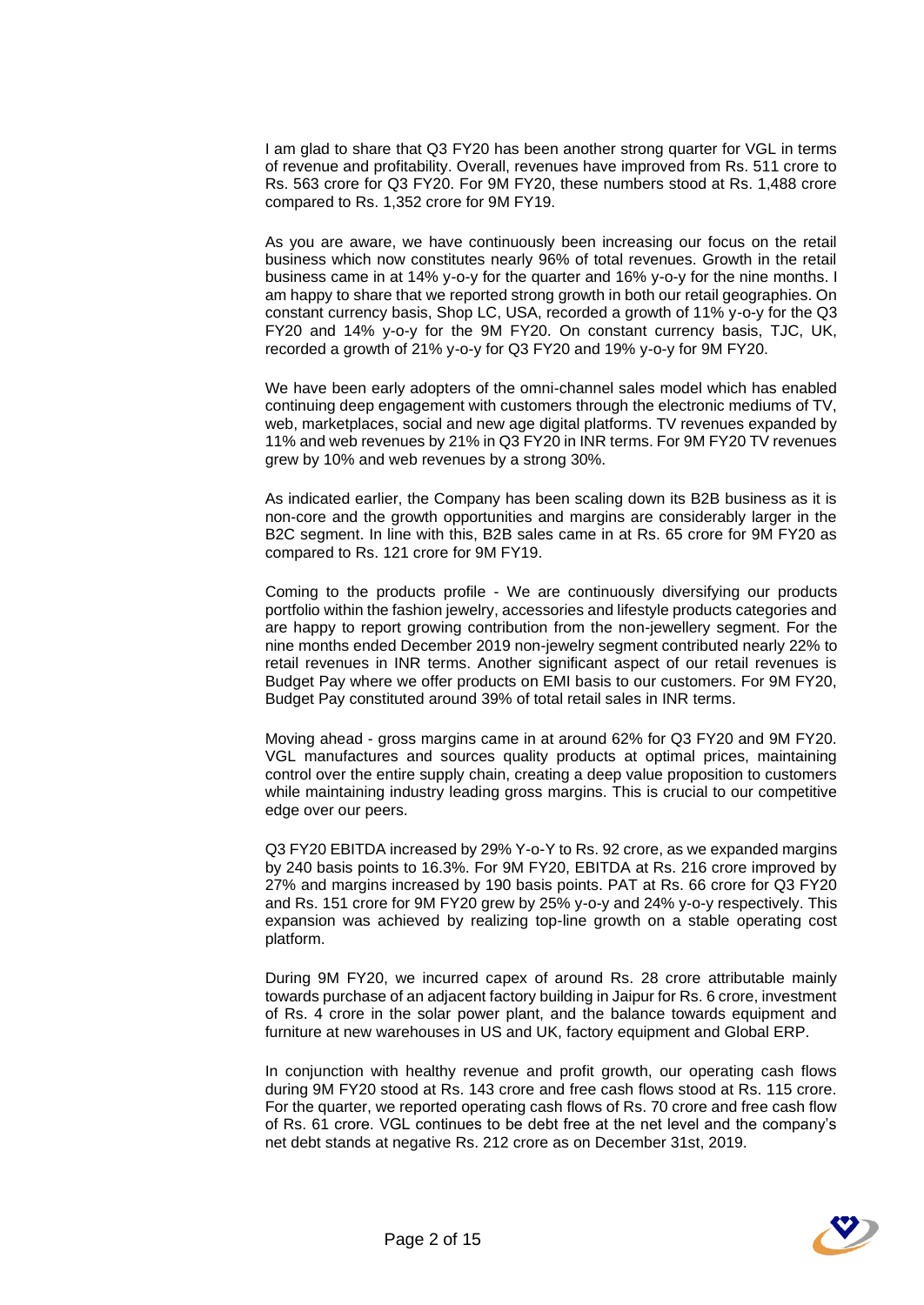In December 2019, we completed the buyback program of 8,65,675 shares at an average price of Rs. 831.72 per equity share, deploying an amount of approximately Rs. 72 crore (excluding transaction costs). Further, I am happy to share that our Board declared an interim dividend of Rs. 7 per share.

Talking about our return ratios - we reported a return on average net worth of 25% and return on average capital employed of 43% on TTM basis.

So overall, another strong quarter and nine-month period, with growth in revenues, margin expansion, strong cash accretion, which is being returned to shareholders through buyback and regular and increasing dividends.

With these comments I now hand over the discussion to Mr. Sunil Agrawal to share his views on the business.

**Sunil Agrawal:** Thank you, Puru. I welcome you all to Vaibhav Global's Q3 and 9M FY20 earnings conference call.

> Let me now take you through the operational performance, key initiatives undertaken during the period under review and growth strategy for the next few quarters. This has been the best quarter for VGL with the highest ever revenue and PAT recorded by the company. The first nine months of the current year have been very robust, with retail revenues increasing by 16% to Rs. 1,423 crore and PAT increasing by 24% to Rs. 151 crore.

> We witnessed healthy growth in both the geographies. On constant currency basis, Shop LC US marked a growth of 14% and TJC UK of 19% for 9M FY20. Our guidance for the full-year is 15% to 17% B2C revenue growth in constant currency terms. And we are well on track to achieve the same.

> Our omni-channel sales model helps us drive deeper customer engagement, thereby boosting our retail productivity. While we continue to report TV and Web sales independently, it is vital to note that both platforms increasingly come as an integrated offering to our customers and have been converging in a symbiotic manner. As indicated in the past, we are driving our customer engagements by promoting web sales on TV and TV sales on web and the lifetime value of an omni channel customer is significantly higher than that of either platform individually. Therefore, it is meaningful to look at TV and Web in aggregate as retail sales.

> We continue our efforts in diversifying product categories within Fashion Jewellery, Accessories and Lifestyle segments to increase the depth of our offering to customers. Contribution from non-jewellery products to retail revenues was 22% during 9M FY20, up from 17% in corresponding period last year thus gaining larger share of consumer wallet and expanding visibility in product categories that represent significant market size.

> Budget Pay has been instrumental in further improving the value proposition to customers. Budget Pay sales made up 39% of total retail sales during 9M FY20. We also continue to invest in improving the quality of programming and studios, storytelling and engagement as well as supply chain and logistics to get our customers a wide range of products backed by a deep value proposition. The product categories that we are focused on, have demonstrated strong demand from customers and we continue to engage deeply with our target segments across established and emerging platforms. This, we believe, is a differentiated proposition that is likely to drive long term growth with sustained gain in market share.

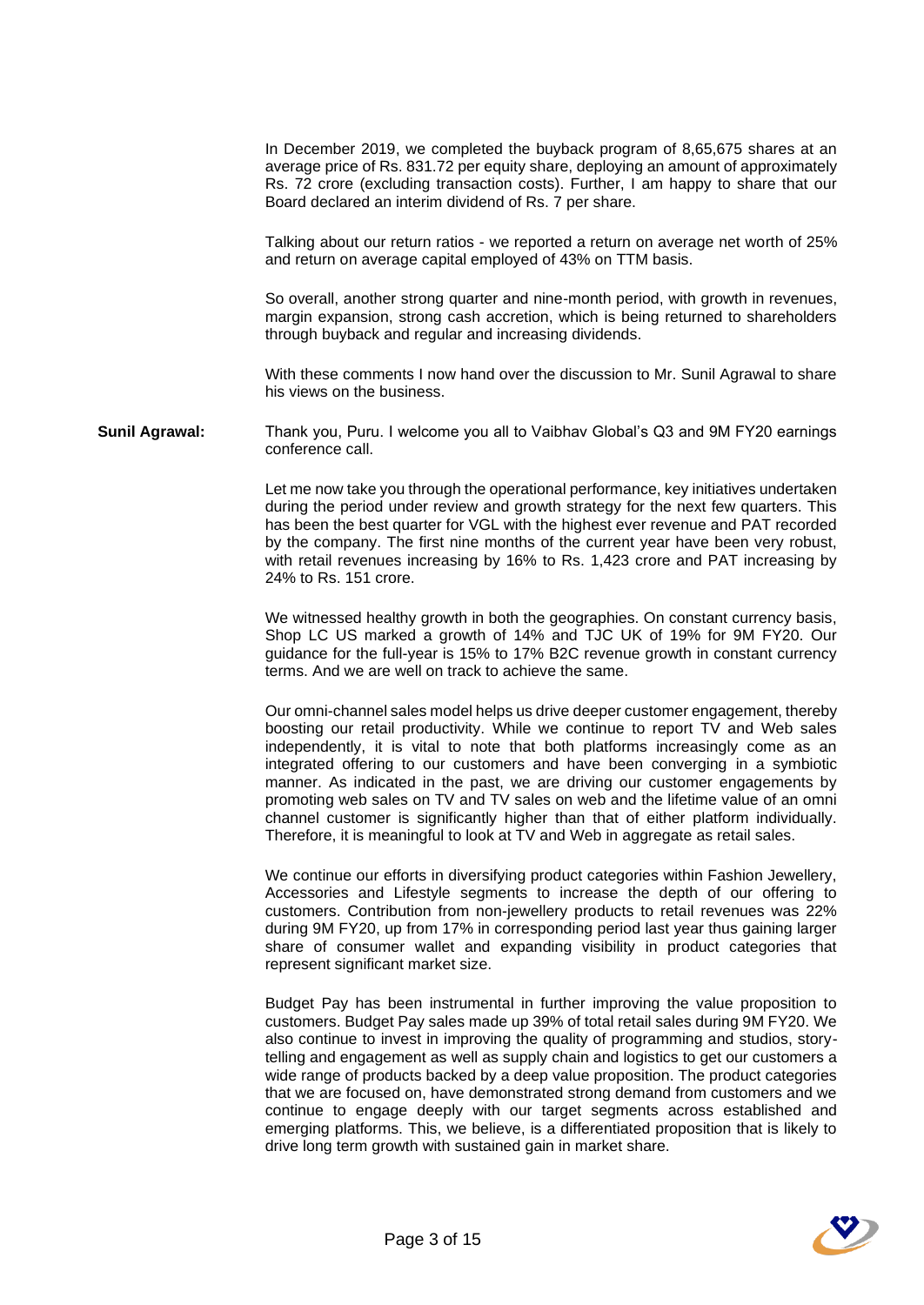In addition to our existing customer engagement platforms, Shop LC (US) commenced broadcasting on Amazon Live during the quarter. We also integrated Pixlee with the Shop LC website. This will enable user-generated content sharing and boost customer engagement by leveraging our presence on leading social media platforms such as Instagram and Facebook.

In the UK, TJC shopping app was launched on the apple store for iPads. We also launched the TJC (UK) HD channel on Freeview TV platforms across UK. This is in addition to the standard definition channel.

Another key initiative during the quarter was the launch of our Community Forums which went live on e-commerce websites in US and UK.

I am happy to share with you that Shop LC (US) was recognized as the 'Global Business of the Year' for 2019 by Round Rock Chamber of Commerce, Austin, Texas. In December, Our Greater China subsidiary, STS Gems, was named among the Best Companies to Work in 2019, among 44 other companies, for the fourth consecutive year by the Great Place to Work Institute.

I would now like to call your attention to the four Rs that together comprise our key strategic objectives for achieving accelerated growth – First is widening our Reach; Second is growing new customer Registrations; Third is improving customer Retention and fourth is increasing Repeat purchases. In Q3 FY20, the number of TV households under our coverage reduced marginally to 99.2 million from 99.5 million in corresponding period last year. This is based on an ongoing evaluation of ROI from each micro-market addressed by our network. During the quarter, we added over 52,000 new customer registrations and now cater to over 3,53,000 unique customers on an annualized basis. Average annualized quantity purchased by each customer on TTM basis is stable at 30 pieces per customer. Overall, the customer retention rate now stands at around 51% for the group and continues to improve steadily.

I would also like to update you about another initiative that we are passionate about. We have a direct linkage between our business successes and our engagement with the societies that we operate in. Under our flagship CSR initiative, the One for One program, we have provided nearly 34 million meals to school children across India, US and UK.

As a Company we truly value our employees and are committed to their well-being. As you all know we have our operations in China. The outbreak of Coronavirus in China is a cause of concern for the entire world community. In our efforts to extend support to our employees we have called Indian employees back to India. For those who are still in China, we have provided them with safety toolkits to protect themselves and their families. We will continue to support and assist them in every possible manner.

On the business front, we have announced leave from work until 10th February and will further evaluate the situation as they arise in China. We have built up inventory for the current quarter and do not see any major disruption in operations on account of this outbreak.

To conclude, we continue to maintain an emphasis on achieving operational excellence, financial performance, societal responsibilities and environmental sustenance to meet our objective of delivering joy to all our stakeholders including customers, employees, vendors, communities, environment and shareholders.

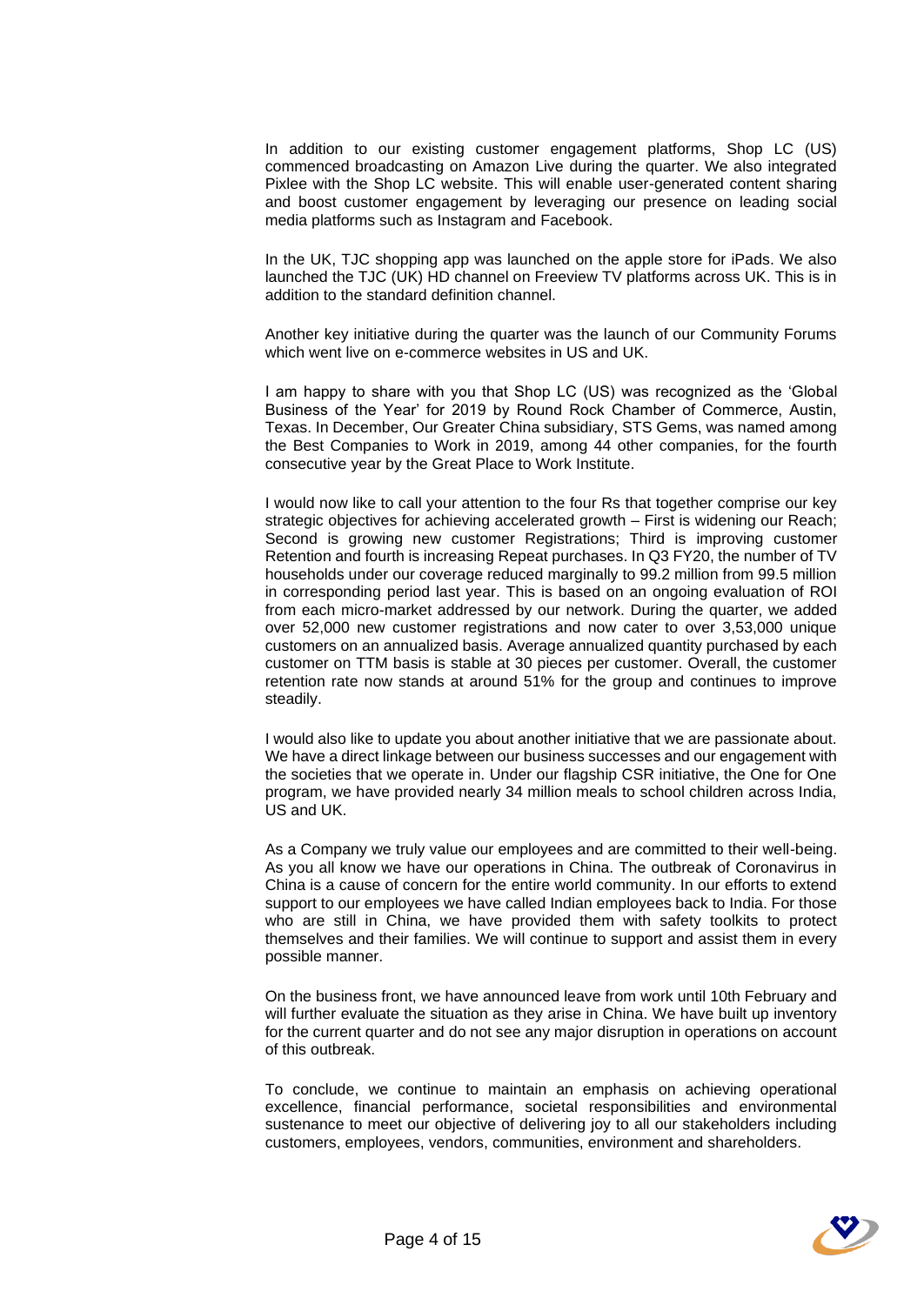We believe that our informative and entertaining live broadcast TV and e-commerce retailing is structurally attractive in both US and UK and we have right strategies and levers in place to help us drive profitable growth sustainably.

With that I conclude my opening remarks and I request the operator to open the forum for questions.

**Moderator:** Thank you very much. Ladies and gentlemen, we will now begin the question-andanswer session. The first question is from the line of Pritesh Chheda from Lucky Investments. Please go ahead.

**Pritesh Chheda:** A couple of questions: One small observation is that your ASP has gone up but gross margin seems to have come down in the quarter. If you have any comments there? And obviously the non-jewellery part is rising. So, is it to do with that or any other observation?

**Sunil Agrawal:** Pritesh, we look at gross margin more as a minimum 60% threshold and overall productivity ratio that we have internally for our product level, hour level, host level. So that we look very closely - that against our targets that productivity levels are in line or not. And average price point, generally within a band, we let customers decide the pull. If they are pulling a little bit higher price point, we will let them pull, but usually we decide between a band where we want it to be. So, this is still within the band overall and we are happy to let the customer decide the momentum a little bit.

- Pritesh Chheda: Is non-jewellery also a reason for it to be lower by any chance?
- **Sunil Agrawal:** Non-jewellery margins, we look at productivity ratio. They are comparable to jewellery at the group level. So, that is not the reason. As I indicated earlier also, we are constantly looking at 60% plus gross margin as long as we are north of 60% and our productivity ratios are in line, we are happy to let the consumer decide what product they need.
- **Pritesh Chheda:** My second question is we have about Rs.200 crore of cash in the balance sheet, yet I see an interest expense of about Rs.2.5 crore in the quarter and this expense has also risen. So, if you could draw the reason for these two things?
- **Puru Aggarwal:** One reason is IND AS 116 which impacts this particular head. We have some working capital from banks just to keep the business healthy and competitive at unit level. VGL India has that. So according to the IND AS, the exchange rate impact to the extent of difference between INR interest rate and Libor linked interest rate goes to the finance cost. So that is one reason that you are seeing this expense higher.
- **Pritesh Chheda:** How much will be IND AS component in this?
- **Puru Aggarwal:** Some part is IND AS impact.
- **Pritesh Chheda:** Last year in our operations, we had gone through this whole operational rejig, where we spent in our systems, in our operations and now we are seeing the EBITDA margin expansion. So, do you think that these margin expansions are now more sustainable as you scale up your business and what kind of margins do you think are possible in the business on scalability?
- **Sunil Agrawal:** We will continue to see the leverage coming in as we continue to increase our top line at constant (+60%) gross margin because major part of our costs is largely fixed in nature. So, we are continuing to see the expansion and we are not giving guidance on margin expansion, but we are confident of the leverage.

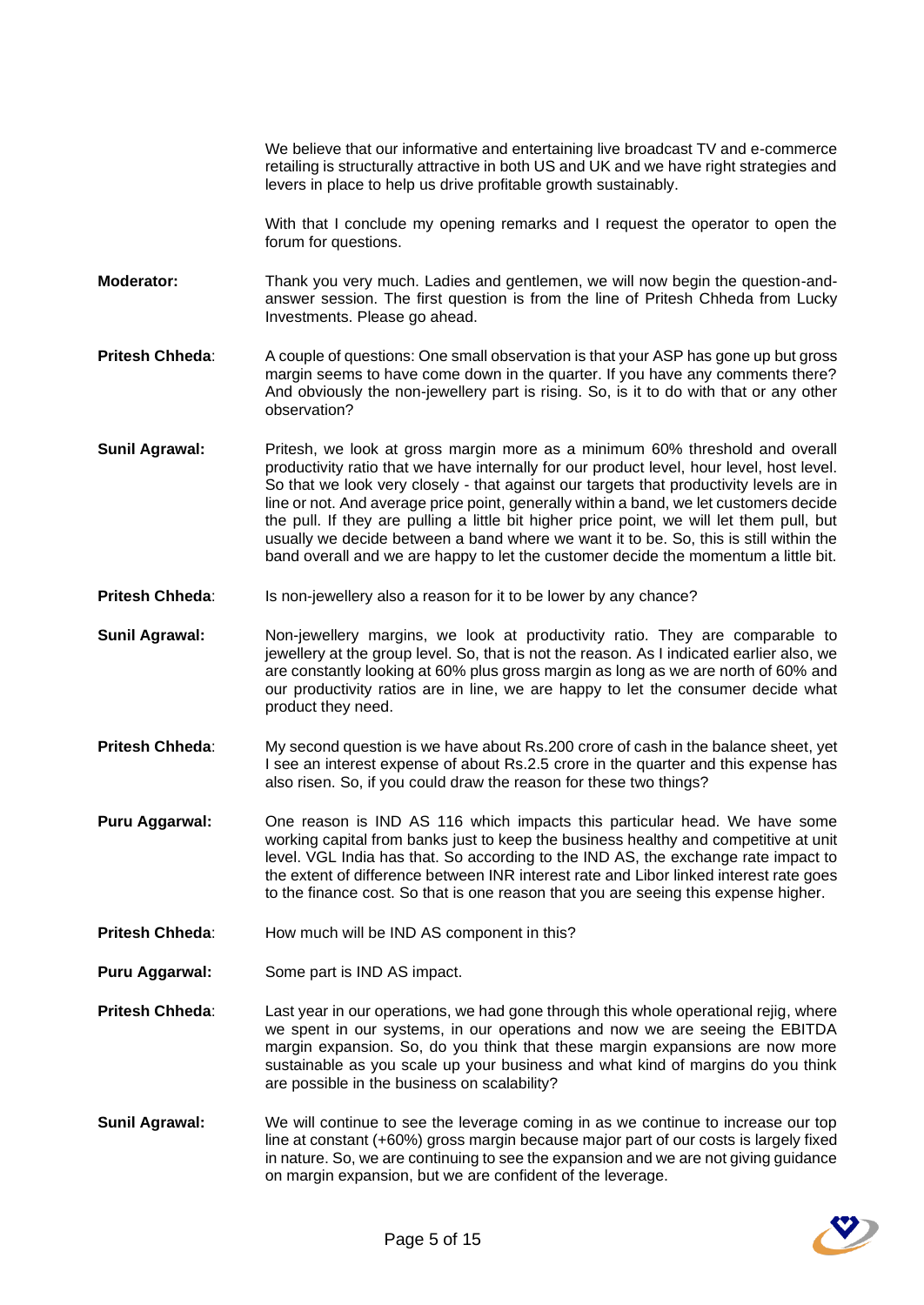- **Pritesh Chheda**: On UK business, has it turned profitable and generating cash flow in the nine months FY'20? I am specifically asking because until last year the shape was different. So, do you have any comments for the UK business for the nine months?
- **Sunil Agrawal:** UK business has been profitable and cash generating for last more than four years. So, I do not know what your source of information is?
- **Pritesh Chheda**: The extent is smaller.
- **Sunil Agrawal:** Yes, we are continuously increasing year over year. As the top line is increasing in the UK, the leverage is also increasing exponentially.
- **Pritesh Chheda**: What would be the gross and EBITDA margin in the UK business for the nine months?
- **Sunil Agrawal:** The UK EBITDA margin was at 13% for current financial year nine months and the US EBITDA margin was at 12.5%.
- **Moderator:** Thank you. The next question is from the line of Sabyasachi from Centrum Portfolio. Please go ahead.
- **Sabyasachi:** Just to extend the question on ASP and gross margin, on the TV sales, so we see a sharp uptick in the ASP, not just this quarter but in the past few quarters if I look at Q1, Q2 and Q3 the ASP is hovering around \$29-30 whereas in the last year it was around \$24-25 or \$26 and the gross margin has come down in this quarter. Is it something to do with the high value but low margin products are getting sold or how to look at it?
- **Sunil Agrawal:** As I mentioned earlier to Pritesh's question, within a certain band, we let the customer decide what they are pulling and that decision usually comes to us through the matrix productivity ratio that we maintain. So, matrix productivity considers the gross margin per minute. It considers the shipping cost, shipping revenue, the return rate expected and the new customer acquisition. So, this matrix productivity ratio is a guiding principle for us in our daily decision-making across the entire rtail organization. So as long as the productivity ratio is positive, we let the customer decide what product they are pulling and the product is pulling for slightly higher price point, we present that product on television, on web, both channels accordingly. And since we have vertical operations, our turnaround time for product is very-very quick. So, we can pull those products in. But as I said in earlier earning call that our overall B2C average right now is around \$26.87 in Q3 and for nine months also it was pretty much similar; it was \$26.69 average per piece. Our competing customer is over \$55 or so. So, our aim is to stay 50% or below of our competitors. So that is why we are okay to let it be around this price point.
- **Sabyasachi:** I missed the productivity matrix of fourth; one is gross margin per minute, shipping cost, return rate and the fourth one you said?
- **Sunil Agrawal:** New customer acquisition. We allocate certain weightage or value to each customer acquired by the particular products minutes. So, we calculate how many new customers acquired per minute based on the airing of certain product. And that has a weightage on matrix productivity. So, it is the margin per minute, the shipping cost, shipping revenue, the return rate and the new customer acquisition. All these are considered and they have certain weightage in the matrix productivity.
- **Sabyasachi**: What is the typical return rate?

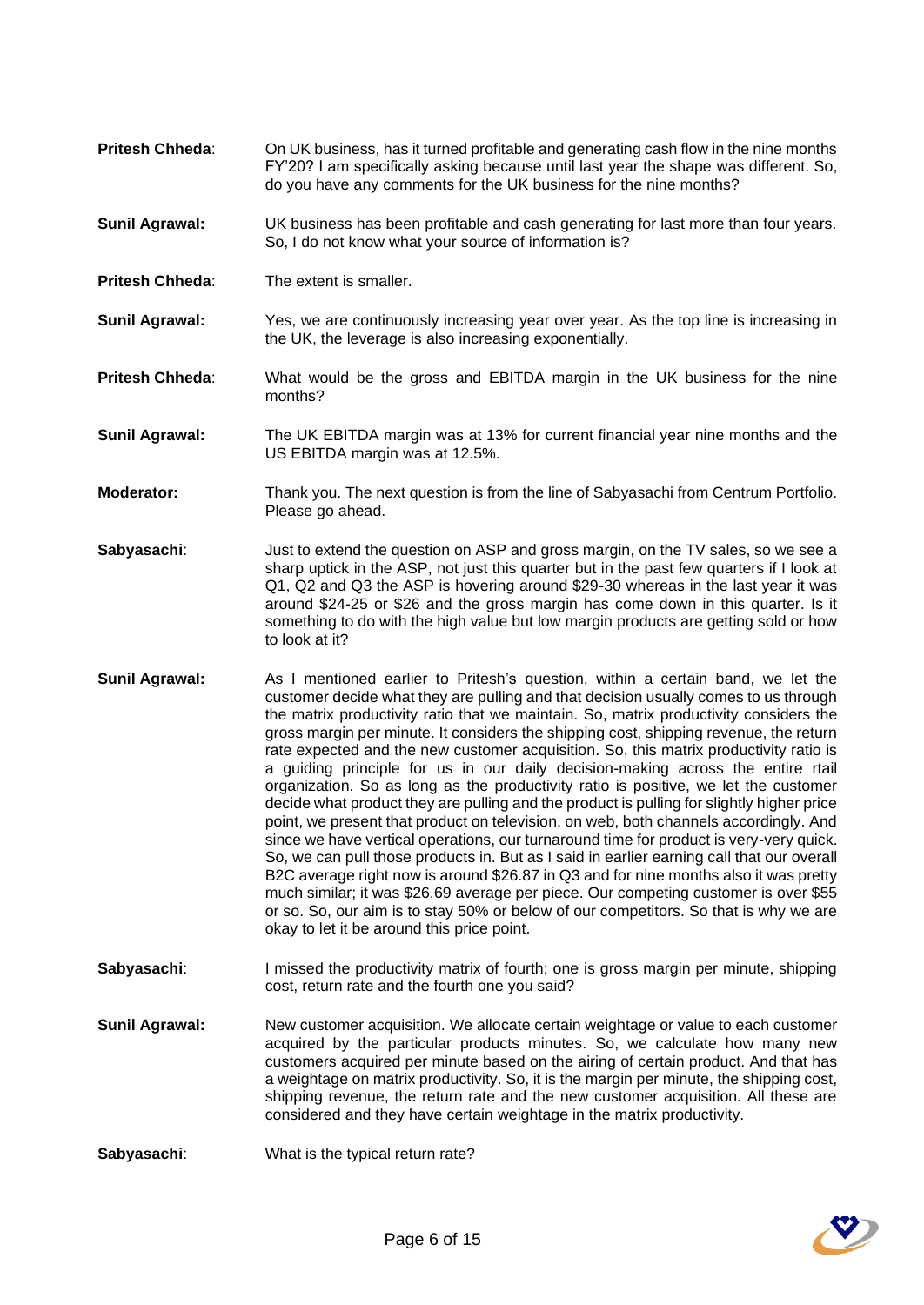- **Sunil Agrawal:** So, the typical return rate is about 18.9% in three months, jewellery return rate for nine months is at 21%, the home category return rate is at 6%, the fashion category return rate is at 14% and the beauty category return rate is at 16% in first nine months for the current financial year. So overall average is approximately is at 19%.
- **Sabyasachi:** On the volume part, I see that TV volumes have kind of declined by almost 10.5% this quarter YoY. Is it because of the higher sales value or how do I look at it?
- **Sunil Agrawal:** We usually do not look at the volume on a daily basis. We look at the total margin on productivity ratio base - how much of the margin, how many new customers acquired, how much net of potential return margin and what is the net shipping revenue. We actually do not look at volume on a daily basis. Volume usually is dictated by what customer is pulling and if a price point is higher, the volume generally tends to be slightly lower. So, it is a factor of price point but again we let the customer decide what they are pulling. At the end of the day the revenue growth and margins are what matter for the business.
- **Sabyasachi:** Directionally, if I can kind of estimate or kind of factor in the volume growth, if I have to do it in probably a year or two years basis, due to this cord cutting and all those things, do we see the TV volume coming down and the web volume picking up, is that a directional thing?
- **Sunil Agrawal:** Again, as I said, we do not look at volume and we do not really predict volume, so we would encourage you to create your model based on the current average price point, what is the latest price point, which is \$26.87 right now, so we encourage you to create your model based on that price point. It could go slightly up, slightly down but you will not see meaningful change there. At least we do not expect it and we do not project volume as such. We project revenue and margins and new customer acquisitions.
- Sabyasachi: On the US market, what is your medium-term outlook per se?
- **Sunil Agrawal:** As we said, both combined, 15% to 17% top line revenue for medium-term, i.e. would be two to three years and leverage benefit on the EBITDA and PBT.
- **Sabyasachi:** But the UK business will continue to grow faster because of the low base and the US would be hovering somewhere around 10% to 12%. Is that the current assumption?
- **Sunil Agrawal:** So, we are not giving separate guidance for both units, but our average guidance of 15% to 17% top line growth is for both units combined.
- **Sabyasachi:** Last question on the ASP again. The average sales price last time we spoke in Q2 you spoke about some rare gem stone being sold in last quarter, in Q2 I am talking about. Is the same scenario in Q3 the similar kind of gem stones got sold and that is why your ASP is higher?
- **Sunil Agrawal:** Yes, there are certain gem stones for example, last quarter, we had one particular gem stone called Grandidierite that did very well, in the current quarter Tanzanite did very well. So, it could change from time-to-time. Grandidierite still sells but Tanzanite took more velocity compared to Grandidierite. So, it keeps on changing a bit. As I said, we let the customer decide whatever the volume they are pulling in from us, we will present more of those items within certain time. But that is not a major portion of our revenue but a certain portion we look at the opportunity and cash it.
- **Moderator:** Thank you. The next question is from the line of Vikrant Kashyap from Kedia Securities. Please go ahead.

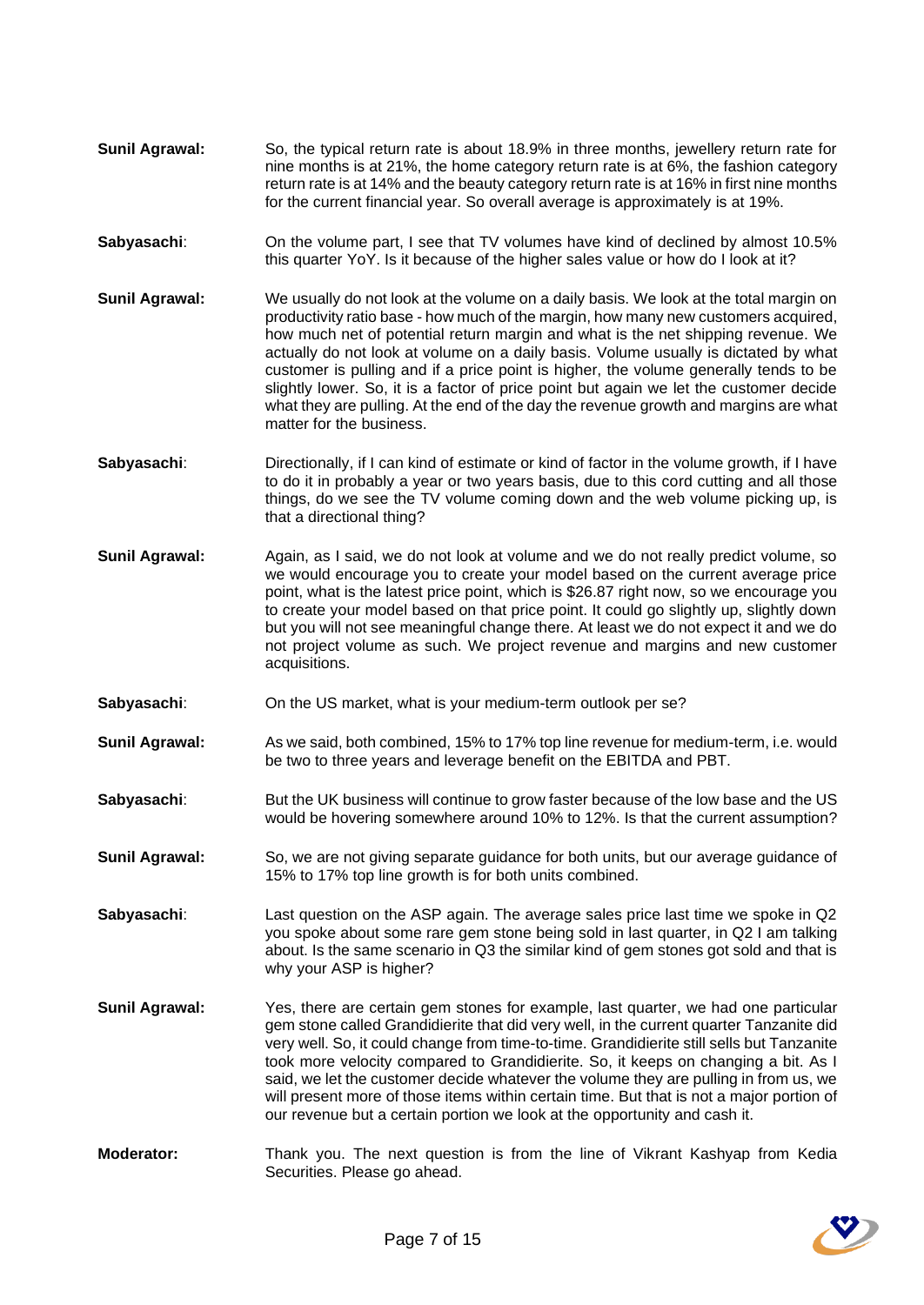- **Vikrant Kashyap**: I must appreciate your thought on providing support to your employees in China for their good health. I have got a couple of questions: number 1, you said you have commenced broadcasting shows on Amazon Live. What is your strategy there?
- **Sunil Agrawal:** So, it is still at discovery phase and for Amazon also it is a discovery phase. So, we have not seen revenues started coming in a meaningful way, very few pieces selling there. But it is to be in the forefront of any change that might happen in the industry. So right now, I cannot predict what will be the sales volume from that model.
- **Vikrant Kashyap**: Just to acquire customer or direct sales?
- **Sunil Agrawal:** Same strategy that is there for other market-place platforms. We have decent revenue actually. Current financial year we expect to do about \$5 million revenue on both channels put together on the marketplace platforms and next year we expect it to double. So, that revenue is also there now but the main objective is to see if the customer can transition to our main business and the lifetime value of those customers is meaningful, very comparable to our TV business. Live television also that is one of the objectives in place.
- **Vikrant Kashyap:** So, in previous quarters, we have talked about our presence on other web markets or the eCommerce channel. Have they started resulting in, are you getting customer pull to your website?
- **Sunil Agrawal:** Correct, it is still in low single-digit transition, but it is meaningful. Overall that division is profitable now within 2.5-years of starting and the growth in that division is pretty rapid. So, as I mentioned, we expect to do \$5 million this current year and next year we expect to do double at least of the revenue only and transition benefit is additional.
- **Vikrant Kashyap**: We have seen growing web sales. So, is it the result of that customer pull or is the result of your transition from TV to web and web to TV?
- **Sunil Agrawal:** TV to web, majority of that, the marketplace to web is a very small portion still, but it is there, it is profitable but the contribution to web growth is still limited.
- **Moderator:** Thank you. The next question is from the line of Aditya Mehta, an individual investor. Please go ahead.
- **Aditya Mehta**: My question is regarding growth rate. So, if we see our growth rates have been coming down as compared to last financial year; our TV sales were growing by 17.5% and now they have grown by around 10% and web sales too is from 36%, they have become 20%. So how do we see growth going forward in the coming years?
- **Sunil Agrawal:** So, the number I have over here, Aditya, is that TV sales grew by 11.1% in the quarter and 8.3% in the nine months year-over-year, this is in dollar terms, web sales grew at 20.3% in current quarter and 28.5% in nine months. So last quarter TV actually grew higher than the nine months. So, I do not know the source of your data.
- **Aditya Mehta**: I was comparing Q3 FY'19 figures with Q3 FY'18, that data I was mentioning.
- **Sunil Agrawal:** '18-19 I do not have, so I cannot comment on that. But the trend is pretty stable for us. The growth within television is between 8% to 11% and on the web is between 20% to 30%.

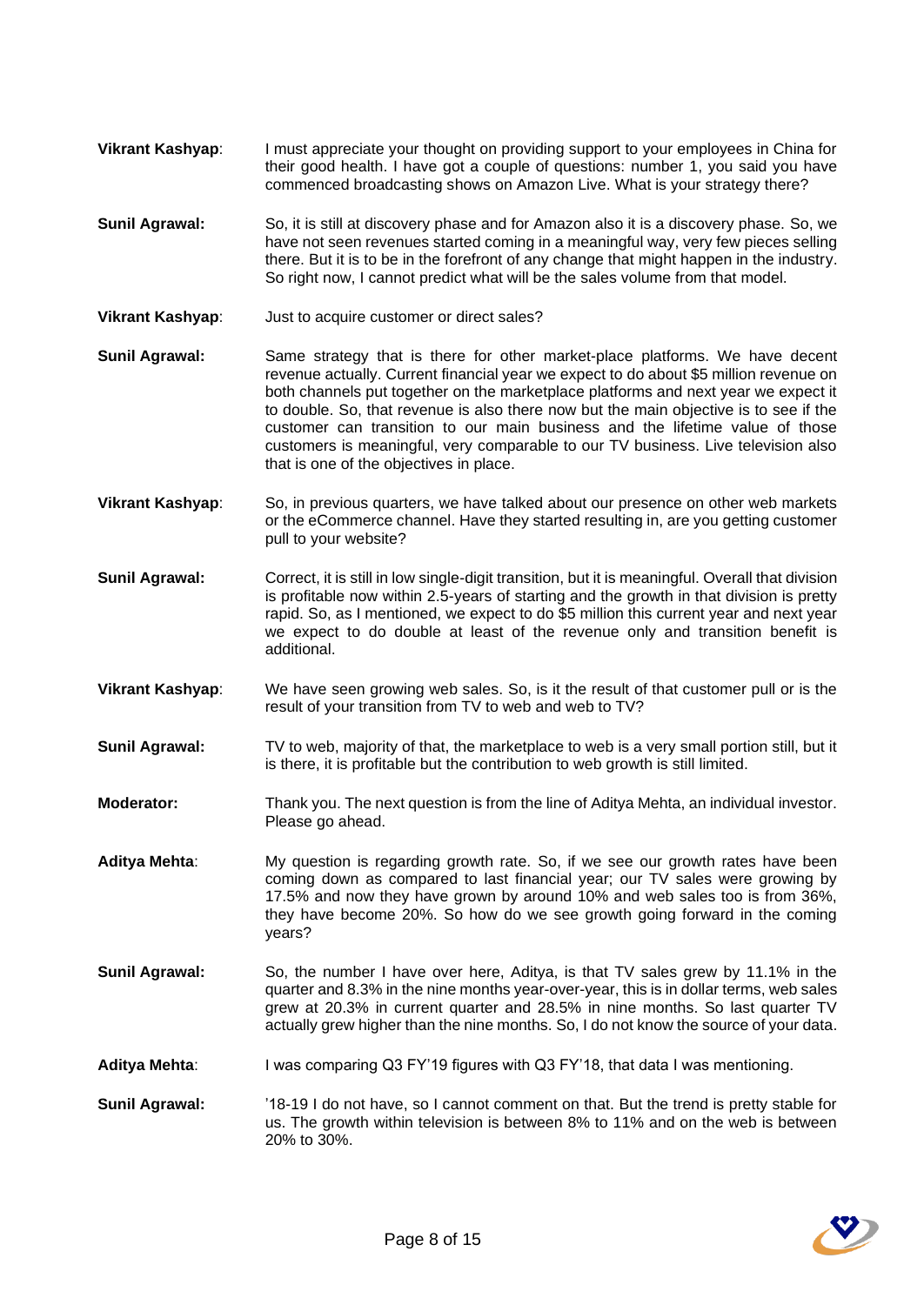- Aditya Mehta: If we see your unique customer base has been range bound. It is not increasing, around 3.5 lakhs only. So how can we increase that going forward?
- **Sunil Agrawal:** We have many initiatives in place to increase that; one is to additional simulcast or HD broadcast like we did in the UK as I mentioned, and that is showing good results for us. Other is our digital marketing. So, we have allotted budget for the current quarter and next year to increase acquisition through digital properties. Marketplace is another one. Social DR through Facebook and Instagram, marketing through influencers and direct marketing. So that division has recently been started and we have partnered with Pixlee platform. So, we hope that we will get the growth through our customer acquisition through digital properties on those areas.
- **Aditya Mehta**: So, we are active in social media marketing now?
- **Sunil Agrawal:** Correct. So, we have initiatives in place for television side as well as digital and social. So, in longer run, I am quite comfortable for having continuous growth. That is what I mentioned in my opening remarks. We have the four R's that is customer first reach through digital properties as well as through television. We are continuing to expand reach through digital, television, social. Next is registration through customer acquisition. So, if the price point stays constant, we usually see higher customer acquisition. If the price points went higher, our customer acquisition will be rather flat. The third is the repeat purchase. And the fourth is retention. So, we constantly look at all these four R's and that drive our revenue growth and margin growth. So, the business seems very simple, just revenue growth but actually very complicated business, lot of moving parts and we look at aggregate of all moving parts and we stay within our guidance of 15% to 17% overall growth year-over-year.
- Aditya Mehta: In medium term for two to three years?
- **Sunil Agrawal:** Yes, correct.
- **Aditya Mehta**: As far as China is concerned, so we are sourcing from China. So, has it been impacted?
- **Sunil Agrawal:** As I mentioned in my opening remarks, we are supposed to open on 1<sup>st</sup> February after Chinese New Year. So, we have delayed that for 10-days for now. So, we are not reopening our China operations for another 10-12 days. And we will read the situation. We have already evacuated all Indian expatriates to India. So, it is Chinese employees are staying at the homes right now and we are supporting them with whatever they need. So far, we have had no issues in the operations, and we have enough inventory within our channels for this current quarter. So, we should not see much issue from the business side.
- **Aditya Mehta**: So, this situation continues for the next few quarters. So how will the sourcing really get affected, can we do from other countries?
- **Sunil Agrawal:** So, our guidance will not change because of the situation. We can manage.
- **Moderator:** Thank you. The next question is from the line of Vinay Khattar from Edelweiss. Please go ahead.
- **Vinay Khattar:** Just one question around our customer acquisition. Is 52,000 one of the highest numbers that we have done in last eight to ten quarters or we have had such good customer acquisition numbers earlier also?

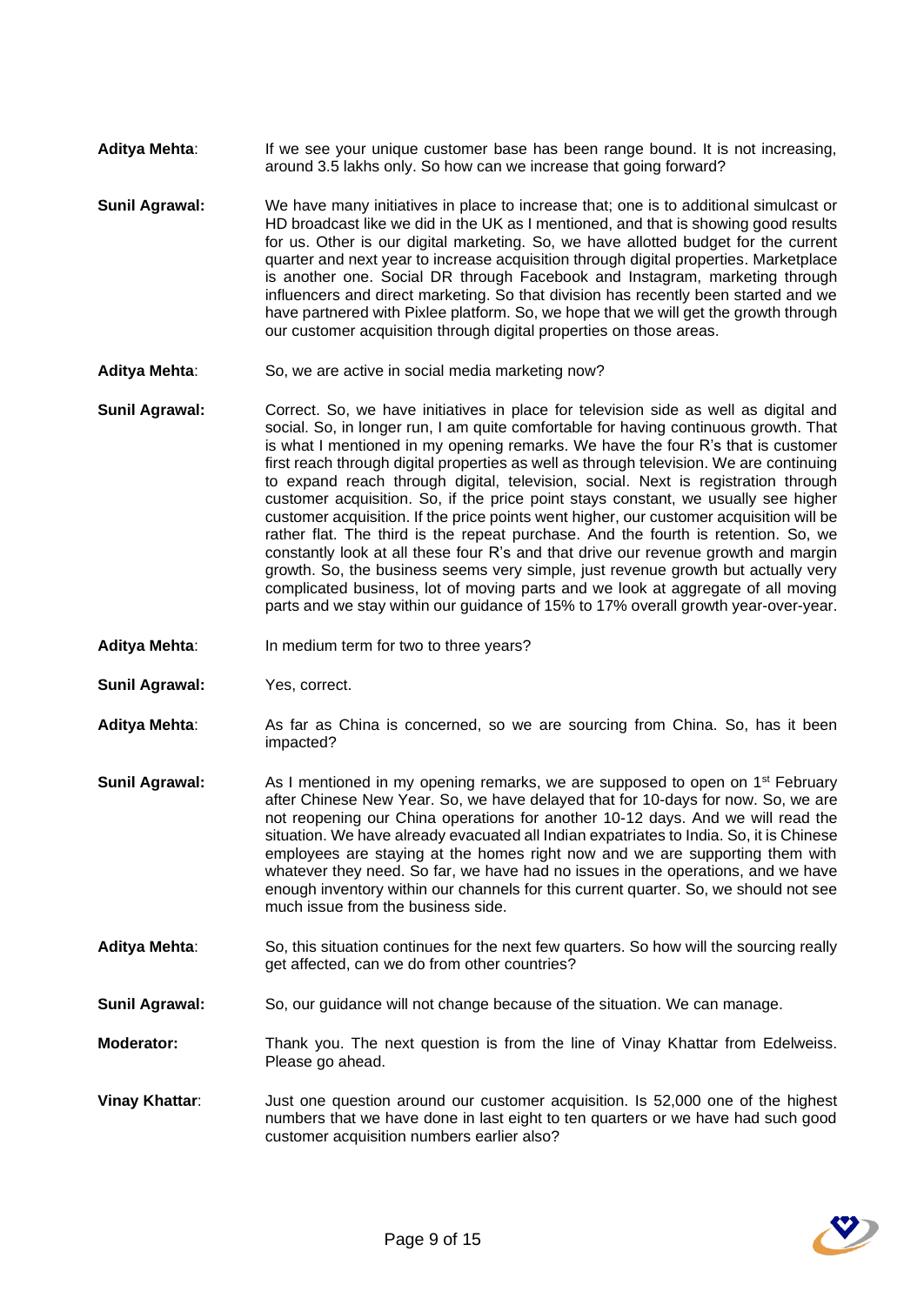- **Sunil Agrawal:** I am sure we have had earlier also but I do not have the data right now, Vinay, Dipti is pulling the data and she will let us know in a few minutes.
- **Vinay Khattar**: What is our customer acquisition strategy? Because if we have about 50% attrition rate, with 3.5 lakh customers we will need to add about 45,000-50,000 customers just to maintain this number, what is the customer acquisition strategy that we can have so that we significantly add more customers than what we are losing?
- **Sunil Agrawal:** So, as I mentioned earlier, we have customer acquisition strategy from television. So, within television, make the program more interesting, so more customers can log in. We have the data from Comscore that tells us how many customers on an average watch us. So, we know that there are many more customers watching us than they are buying. So how to make our programming more attractive for them to start engaging with us. And then acquire the customer through digital properties, through digital marketing, through Google and through shopping comparisons and through social media, through marketplaces. So, we have those strategies in place to acquire more and more customers. We always are very prudent in our business approach, for example, any new market that we acquire, we are only into say 99 million homes right now out of potentially about 130 million homes. If we acquire more homes, that is very expensive rate, but it will reduce our ROCE or ROI. So, we look at the homes and we have very strict cadence. So new homes must create certain productivity within certain months - 3-three months, 6-months, 9-months, 12 months,15-months and 18-months. If they do not hit our cadence for two quarters, we exit from that home. And that is why you see that in this quarter we reduced our number of homes slightly. Not that we did not acquire many new homes. We did but we also exited a number of homes that are not productive for us. So, we have very disciplined approach in terms of productivity. The same goes for digital customer acquisition as well. So, any strategy that we have for digital customer acquisition, if we are not giving ROI we do not continue the strategy, we look for additional resources, for example, marketplace strategy has been very good for us, has a great ROI. We are present on Social DR that we are doing - we have influencers marketing - we are still in initial stages - we will continue to refine them - focus on ROI on that. So, in opposite to the digital platforms that we have in India for example, Flipkart or Amazon, they are acquiring customers at any cost and they are burning a lot of cash. And our approach is very different; our approach is more disciplined, and more cadence determined. So, we will continue to look at customer acquisition but within reason.
- **Vinay Khattar:** The next question is around the product selection strategy. Now, you mentioned earlier in your call that 60% gross margin is one of the criteria's that has put in place before our product can be brought in as an offering. I am wondering can we increase more verticals and how do we grow the product basket per se so that the client offtake and client acquisition and a lot of other things can fall in place. Wider the product basket, easier it is for us to get more sales and more clients. So other than the gross margin strategy, is there any other matrix that you want to focus on and what do we want to do in terms of adding more products or more verticals to this product basket?
- **Sunil Agrawal:** That is a good question. We constantly go to the different trade shows and markets like China market, Indonesia, India, many different locations within these countries, even outside these markets. We go to Italy and Vietnam and Cambodia. So, we constantly are on lookout for new compelling products and within the US, the UK also we look for those products. And every product has to be presented and every category has to be presented to the team and the team has to have view of the product categories making sense for us, for customer demographics, for margins, for price point and overall ASP strategy. So, there is a lot of reasons for us to look at the product critically and if we find there is a reasonable chance of this becoming successful, we will definitely bring it. As I mentioned in my earlier call, on an average

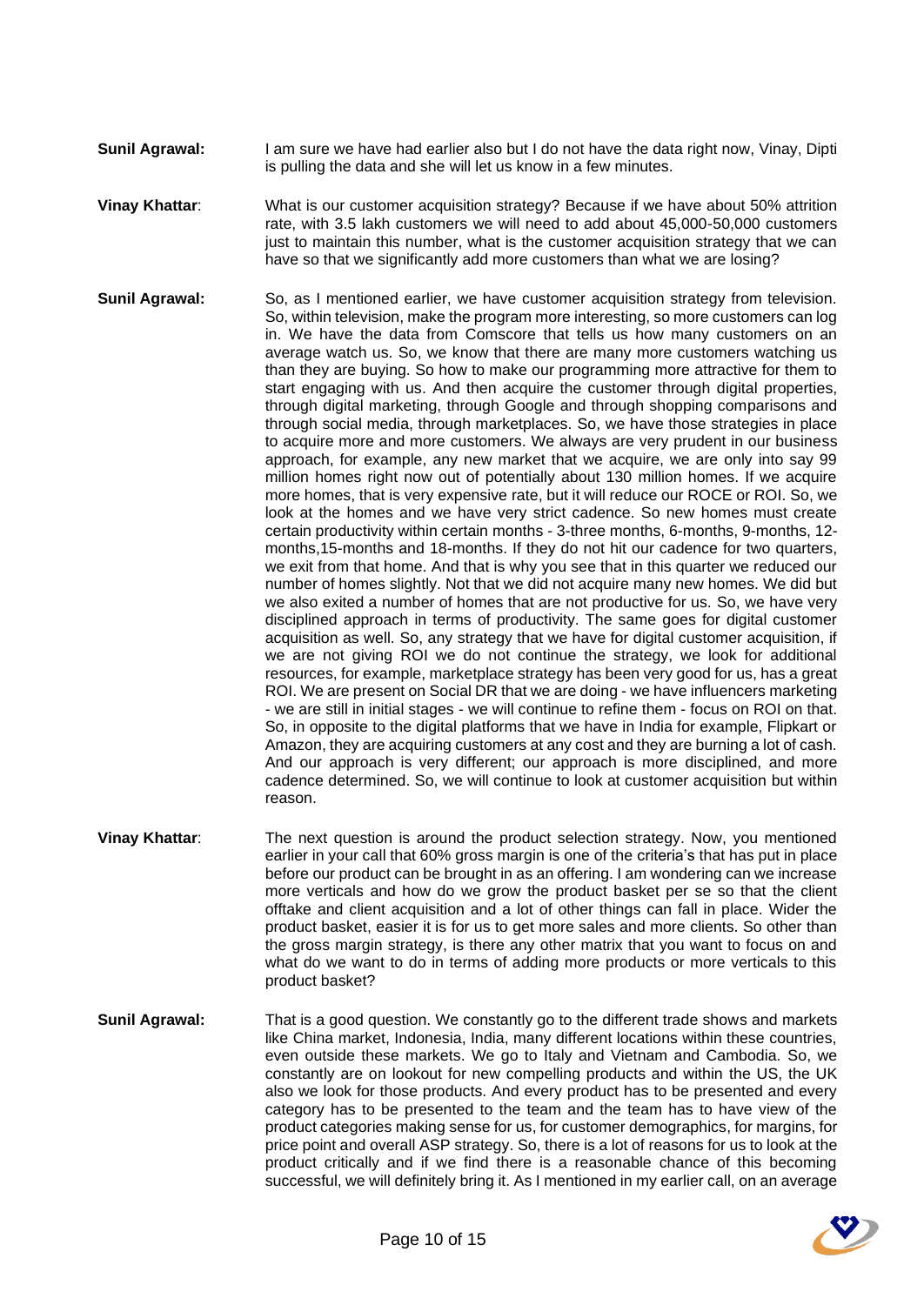day, we have 150 new products aired. So, there is a lot of new churn coming in and going out of the business. And the product that does well, gets quickly ramped up. So, there is a lot of experimentation, products sourcing, trend spotting teams are very deep and wide and they are spread very wide.

- **Vinay Khattar**: Sir, one of the things that you mentioned was that our average selling price on the B2C side is approximately half of what larger competitors do. But if I were to adjust those larger competitors figures for electronic items like televisions and laptops and all, for the rest of the basket, their ASPs would also be comparable to us?
- **Sunil Agrawal:** I do not have the data on that one, Vinay, but I do not believe it will make meaningful difference because when I look at their jewellery, they sell branded jewellery and their jewellery with the national brands is pretty expensive and when I look at their dresses, they are expensive too or shoes for that matter. So, we as a company adopted a strategy, we call it Zara strategy, Zara Inditex, they are about €22 billion company and they do not have any outside brands, they always develop their own brand and they have 50% kind of gross margin. So as compared to Gap which is in the US and they sell US-centric product or say for that matter Macy's, they sell thirdparty brands and their gross margins are at 40s or 45s. So, we have adopted Zara strategy right from the beginning and we want to keep the strategy, not pull in the high third-party brands like Apple or Samsung which will give us 20% or 15% kind of margin, they may give us the top line but it will also make us dependent on thirdparty brands. So, we have not taken that strategy and we are happy to see our strategy is working as it has done for Zara Inditex.
- **Vinay Khattar**: One last thought. If I were to just divide the actual active customers by a number of households, you are close to about 0.3%, and this has been a fairly stable number in that band if I were to say. Is there any chance that this could go up to 0.5, 0.6 or even closer to 1% level and how does that happen because some of the larger competitors that you have would be doing numbers where the conversion ratios would be appreciably more than what ours has been?
- **Sunil Agrawal:** So, this is a very good observation, Vinay. QVC has about 10 million customers compared to our 300,000-odd customers. So, their customer book size is much larger than ours. But they have been in business for much longer than us. So, we are kind of start up in the space. So, we are learning everyday additional ways to acquire new customers and to increase the lifetime value of the customers by way of increasing repeat purchase, increasing retention rate and also the sales value, maybe sometimes price point higher, basket value goes higher. So, as we are learning, we are implementing all those learnings into our business. But as I mentioned earlier, we have four levers as we call the four R's. We constantly look at them and refine them as we learn.
- **Moderator:** Thank you. The next question is from the line of Shankar R, as an individual investor. Please go ahead.
- **Shankar R:** In last concall you told that you are going to hire one marketing agency and in the month of November onwards they will start working for you. What is the status, have you started on this sir?
- **Sunil Agrawal:** Yes, correct, in US we already started that. Only digital marketing, not the television or the print or outdoor media. So, they started experimenting different strategies for us and still it is in early stage because been just for month and a half, but we are experimenting different strategies with them.
- **Shankar R:** I joined late. What is the new customer addition from last quarter sir?

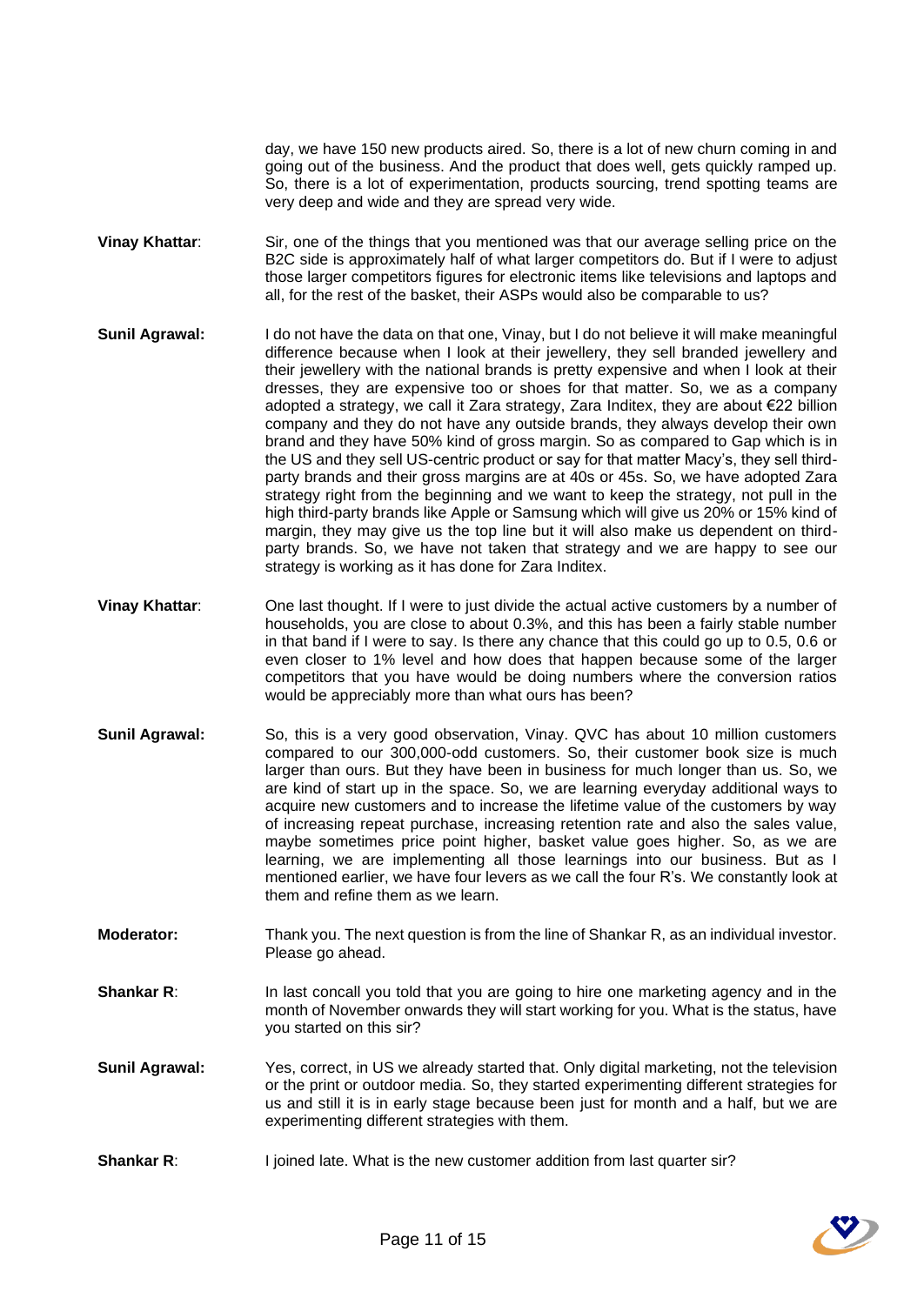- **Sunil Agrawal:** The new customer registrations are 52,241.
- **Shankar R:** Is it normally fair to say that TV push marketing and web marketing, now what comes from TV to web. So, do you have any sort of data, whether the customers those are using web, whether they purchase more?
- **Sunil Agrawal:** Yes, we do, we constantly look at the data. So, the lifetime value of a customer who buys only on television versus the customer who buys only on web is 3x, TV customer is 3x more valuable than web only. And the customer who buys from the both is 3x more valuable than a TV customer.
- **Shankar R:** What about other competitors, QVC and all, basically how they performed last quarter?
- **Sunil Agrawal:** QVC lifetime value wise they do not break up separately TV, web and life time omnichannel customer. But their lifetime value is slightly higher than us right now. Now from a business point of view, QVC has been pretty flat last couple of quarters in terms of revenue. So that means we have gained market share constantly over last few quarters over them.
- **Moderator:** Thank you. The next question is from the line of Deepan Mehta from Elixir Equities. Please go ahead.
- **Deepan Mehta**: Mine is on more macro and broader question that why are we focusing only on two countries, I mean, what is preventing us from launching the service product in many other geographies I think be it Western Europe or Middle East, Australia and similar profile of population and income levels?
- **Sunil Agrawal:** Good question, Deepan. We constantly monitor our current business opportunities and also look at other countries where potentially we can go. In fact, we were in Germany in 2007 during the late recession. We exited from the market in 2008. So that market is actually bigger than the UK that we are in. Japan is another market which is bigger than the UK and we have those markets in sight. But when we look at our management bandwidth, we look at whether we should take our attention away from our US and UK business or not and are there enough opportunities within the US and the UK or not. So, if we find that within our management bandwidth, we have sufficient opportunities available to us within the US and the UK, we continue to pay attention to that. As I mentioned earlier, two years ago we went into marketplaces, now we are going into social media marketing, we are going into influencer marketing. So, these are additional opportunities available for our management bandwidth. So, when we see that we have additional management bandwidth and some opportunity presents itself in these two markets, existing companies or even Greenfield, we look at that and capture on that. Other markets are Middle East, India, China. Those markets are still new markets and they have not shown profitability in long distance marketing yet. So, we want to go into the market which are the proven markets rather than be maverick because we have very high efficiency levels in terms of operations and comparatively much lower price points than any competitor. So, we would go into those markets which are already comfortable in long distance shopping.
- **Moderator:** Thank you. The next follow up question is from the line of Sabyasachi from Centrum Portfolio. Please go ahead.
- **Sabyasachi:** Two follows-ups. One, on the simulcast that you have recently launched I think in last quarter. What are the cost implications for the same?

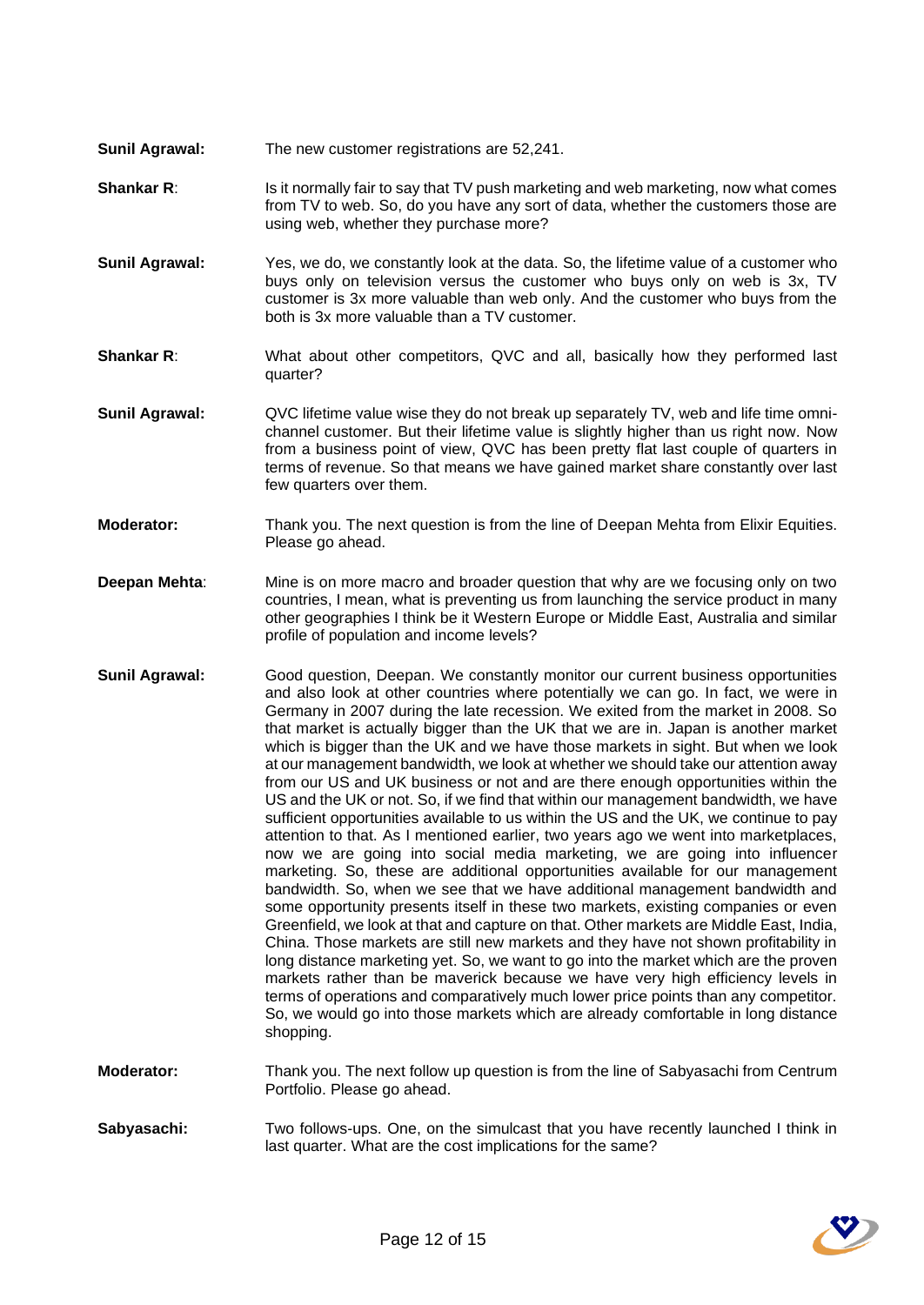- **Sunil Agrawal:** So, the costs are much lower than the full channel. If it is high, we would not pay. But even on simulcast, we constantly look at our cadence of the cost that we are paying for that and the lift we are seeing from that simulcast. Lift is not very high because it is duplicate on platforms, sometimes we have triplicate as well. The lift is still small and the associated cost is lower than full channel.
- **Sabyasachi:** It gets reflected in the content and broadcasting cost only?
- **Sunil Agrawal:** Correct, it does.
- **Sabyasachi:** If I compare year-on-year, the absolute cost amount and also as a percentage of sales, I think it has gone down substantially from last Q3 FY'19 to Q3 FY'20. Any color on that?
- **Sunil Agrawal:** Two reasons for that; one thing is we were spending quite a lot of money in certain marketing activities but we were not getting the ROI. So, we scaled down those marketing activities. Second thing is we continue to negotiate the air time cost. We have very micro level evaluation mechanism that we look at every week on the air time agreements. We have more than 100 agreements in the US and we have got six agreements in the UK. So, the UK we do not look at so often but the US we look at weekly basis and so if a market is not performing, we either lower the cost or exit. So, as you saw, there were some exits because our absolute number has come down and there was some renegotiation that saved the cost.
- **Sabyasachi:** I did not understand actually on the modeling part. So basically, what I do is that I have the ASP of TV and web both and then I have the volume numbers and multiply and derive revenue and the currency impact to the revenue in INR. I did not understand how to derive without the volume numbers, if you can help?
- **Sunil Agrawal:** Price should be kept constant and when we are giving the guidance of 15% to 17% growth, so your volume would increase 15% to 17%. Now, if the volume for some reason increase by more than 15%, 17%, then the ASP would be different because we are giving a guidance of net revenue number.
- **Sabyasachi:** So, this 15% to 17% basically is a blended constant currency growth for both the markets put together?
- **Sunil Agrawal:** Correct.
- **Moderator:** Thank you. The next question is from the line of Kapil Banga, as an individual investor. Please go ahead.
- **Kapil Banga**: First question is on the new customer addition. I heard your response that you gave to your earlier participant. But the initiatives have been in place since a long time, I mean, for the last 1.5-years hardly this number has increased and it has been range bound. So, this initiative has not actually materialized into an increase in new customer addition. Could you elaborate on that?
- **Sunil Agrawal:** The new customers addition is 52,241 but not at the speed that would be increasing year-over-year, so that is true. New customer acquisition comes from all different channels. Example, marketplace - we know how many new customers we acquired from marketplace or for that matter; social DR which is very new; new customer acquisition through digital initiatives that we have just taken up – we know how many new customers we have acquired. But there are also some marketing activities that we were spending quite a lot of money on, but we were not seeing ROI in terms of new customer acquisition and hence we scaled down. So, we look at each tactic or

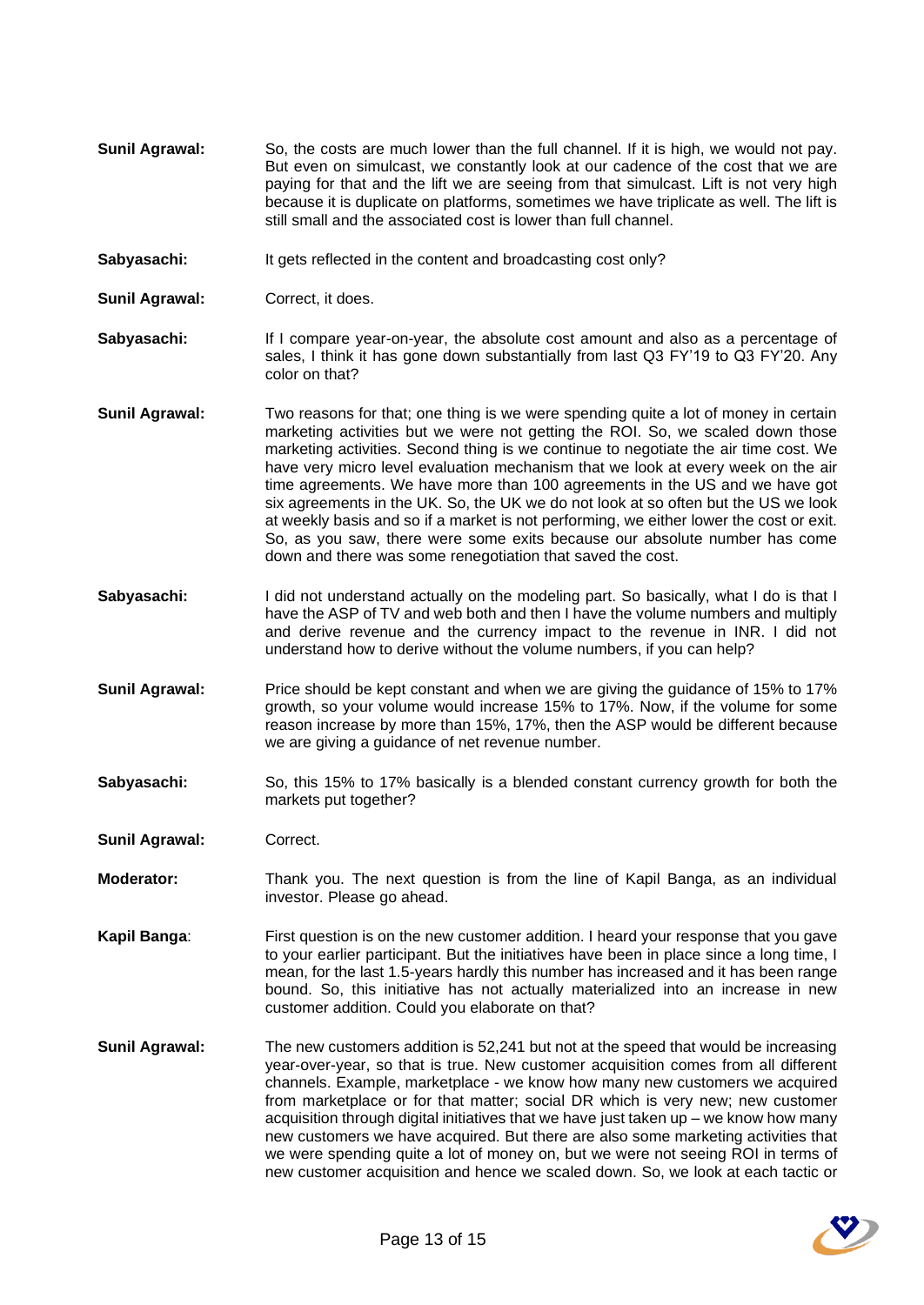initiative wise, we look at overall productivity in some new customer acquisition and the revenue and the related margin. So, we look at blended business on each initiative and take a decision. And we also look at our business guidance that we have given is overall revenue growth and leverage. We constantly look at that number, give that, internally on a weekly basis or a monthly basis, even on daily basis we look at constantly. So, volume is something or the new customer is something that is actually for us secondary, not the primary for us. Primary for us is the net revenue growth overall and net margin growth and cost control.

- **Kapil Banga**: I had a query on the cash flows also. So, this quarter the revenue and EBITDA both have gone up. But if you see the operating cash flow that has actually gone down. So, on a higher base, we are incurring a lower cash flows and I understand because that is the major reason that would be the share of sales that is coming from Budget Pay. Now, share of sales coming from Budget Pay is only going up. So, can we expect incremental sales to generate less cash for the company as has been the trend in Q3 as well as nine months?
- **Sunil Agrawal:** From number of days basis, our inventory is constant. The absolute number has gone up but number of days inventory is constant and even the working capital overall is rather constant. But we have had some CAPEX during the quarter as Puru has mentioned there were certain CAPEX investments, factory building and some warehouse investments and some other areas. So, you will see some small variation, but overall free cash flow is healthy and as you would see, end of the year we expect it to become even healthier.
- **Kapil Banga**: So, the question was on operating cash flows, not on free cash flows. So operating cash flows have also gone down and you are saying working capital has been constant.
- **Sunil Agrawal:** It has not been constant in absolute terms but in terms of the number of days, it is constant. Absolute number is higher. But I do not have exact calculation with me right now.
- **Kapil Banga:** But the working capital intensity of operations has remained the same, the number of days are roughly at the same level. Then why would the operational cash flows go down on YoY basis?
- **Sunil Agrawal:** I have to look at the numbers again, Kapil, but as I understand from the numbers that we have reviewed, as the business increased by approximately 14%, 15%, our inventory and receivables have gone correspondingly higher, and that has consumed additional cash. It is a good question. I will again review it - how much has been exactly consumed by the working capital and what are the use that has been there. Maybe Puru can answer.
- **Puru Aggarwal:** Kapil, corresponding to the business growth, the debtor and stock have been up**.** As Sunil said, in terms of days by and large it is the same barring the debtor part, as Budget Pay has increased to 39% from 38%. So that means in terms of number of days it has gone up by half a day from 20.5 days to 21 days (net debtors). So, both the increase in absolute value of debtor and stock is funded from internal accrual – consuming cash earned. And if we account for that, the balance is operating cash.
- **Puru Aggarwal:** Just to be more precise on stock, on 31<sup>st</sup> March our stock level was Rs.407 crore which has gone to Rs.449 crore, so there has been an increase of Rs.42 crore. Now if you do the math for the growth which is 14%-15%, so you apply it on Rs.407 crore and you will reach to Rs.449 crore. So precisely, the increase in working capital has been into the same ratio. And that obviously has been self-funded out of the operating cash flow. Otherwise the company normally borrows more money. So, it is